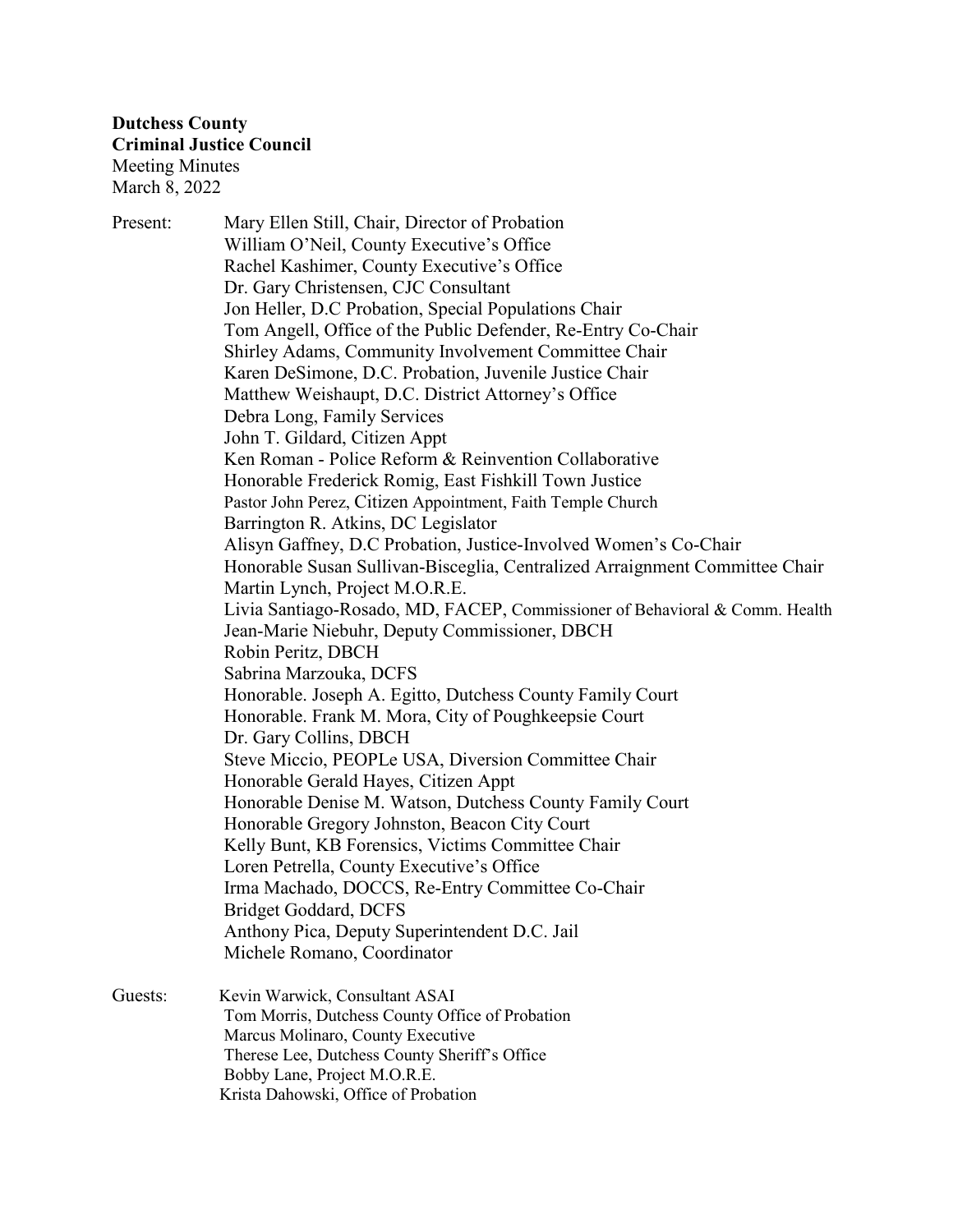Colleen Pillus, County Executive's Office Juanita McMahon, Project M.O.R.E.

- 1. **Approval of Jannuary 11, 2022 Minutes**-The minutes of January 11, 2022 were approved on a motion by Tom Angell, seconded by Shirley Adams.
- 2. **Special Populations Presentation—Kevin Warwick, Jon Heller and Marty Lynch** Jon and Kevin reviewed the Special Populations Committee's accomplishments for 2021 using a power point presentation. They gave an overview of the the new JTC facility, the transitional housing program, the new program called RECHARGE (Re-Entry Community Housing and Resource Guided Empowerment) and Project M.O.R.E.'s new women's residence. They also spoke about the Medication Assisted Treatment initiative in the jail. They continue to have input on facility design regarding programming and the Infirmary. The Mental Health Challenges Subcommittee has been working on enhanced residential and nonresidential options for CJ clients with severe mental health issues in need of housing and other services.

The new facility is designed to benefit the clients. The special needs units will deliver evidence-based programming. Clients will participate in intensive treatment in their living units. The facility promotes a positive atmosphere for programming and a continuum of treatment. The group space on the units is more conducive for treatment then the current facility. The staff offices are in proximity to the programming.

The new RECHARGE program is the next logical step for RESTART clients. It provides safe and secure housing, case management, programming, opportunities for employment, education, and assistance with obtaining permanent housing.

The new women's residence has opened; it provides housing for up to 12 women and will provide gender-specific programming. Males and females will now have separate residences. There were photos of both facilities Screening will be conducted by Probation and Project M.O.R.E. will provide case management and services.

Judge Watson asked if women will be able to meet with family, especially children, while they're in the residence. Marty answered that there are provisions for visitation. After an orientation period, arrangements can be made for visits. The judge also asked about supervised visitation. Marty answered that staff are experienced case managers and if the supervision meets with legal requirements, he was confident it could be accommodated.

Pastor Perez asked about housing assistance and transportation for clients. Marty answered that they have many agencies assisting individuals in finding housing to fit their needs. Bridget Goddard answered that the Department of Community and Family Services works with individuals with transportation needs. Legislator Atkins asked if other locations for the program are being considered. Bill O'Neil observed that most residents will need the services located in Poughkeepsie but that alternative locations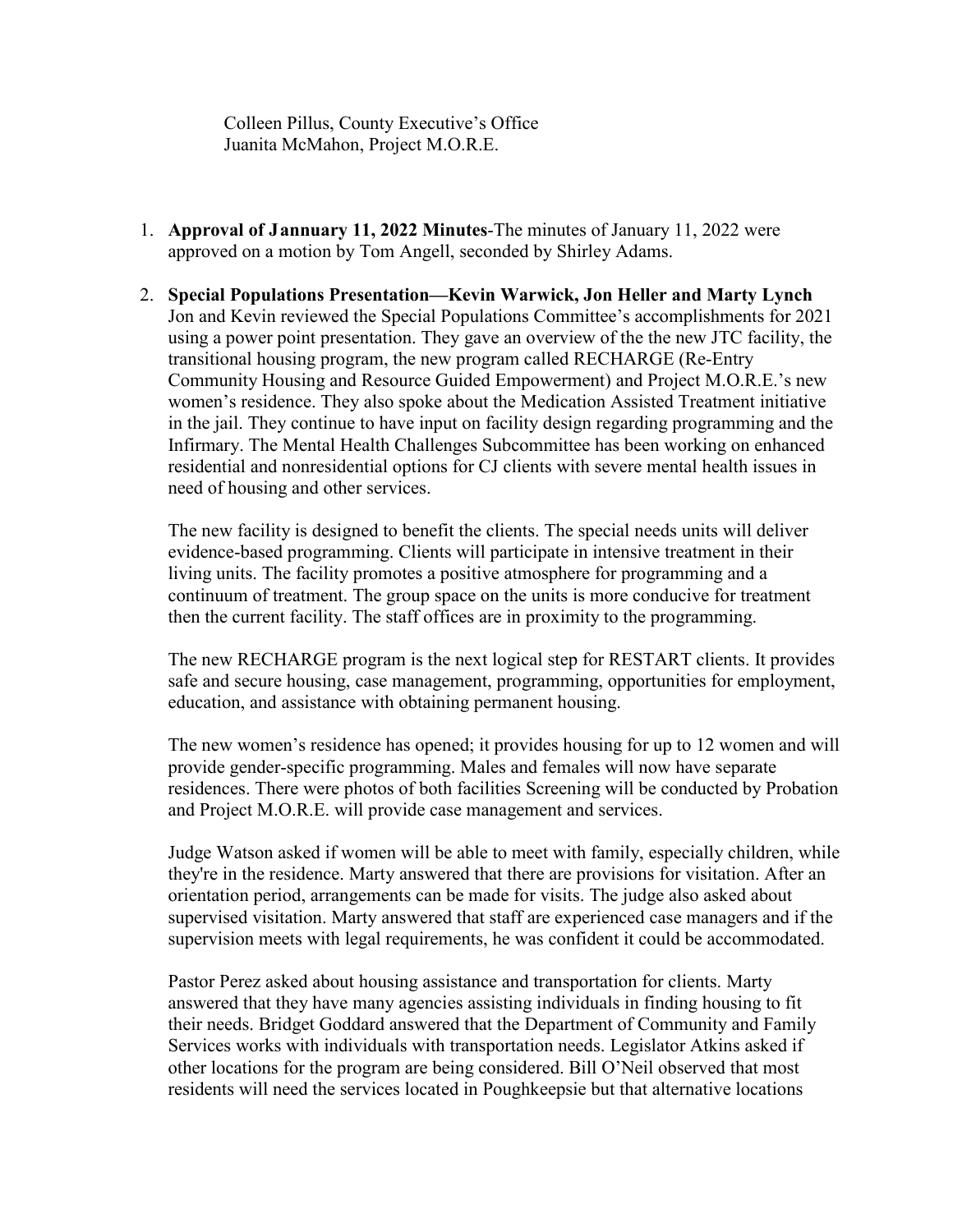could always be considered for various programs. Extensive renovations were made to the women's residence. There were no other comments or questions.

The next steps for the committee in 2022 will be continued enhancement of the RESTART and RECHARGE programs, more mental health options, assessment of housing options and collaborative work with the CJC consultant to evaluate outcomes and adjust program design based on these results. Also, there are plans to provide staff training and support trauma-informed efforts for programming at the present facility as well as the new facility.

Mary Ellen noted the new RECHARGE program will enable residents to gain employment, learn how to budget and manage their money and leave the residence with housing already arranged.

Bill O'Neil and Mary Ellen thanked Kevin, Marty, and Jon for presenting. County Executive Marcus Molinaro also expressed his gratitude for all the hard work performed by the Criminal Justice Council. He conveyed that the Council is a model for others to emulate. The accomplishments of the CJC are very inspirational and provide an opportunity for individuals to change their lives, build independence and achieve success. He said the CJC has provided the means to drive down recidivism which will keep people out of jail and emergency rooms. The CJC has given hope to those who are incarcerated through the innovative programs provided. He thanked and congratulated the Council for all their hard work.

3. **Jail/ATI/Safe Act Report** -**Therese Lee**, **Mary Ellen Still, Jean-Marie Niebuhr** Due to the meeting falling in the beginning of the month, the reports for February were unavailable. They will be available at our next full Council meeting. There were no questions.

### 4. **Planning and Research Update—Gary Christensen**

Gary presented the stats for the jail population for January 2021 to January 2022. The jail population numbers are between 210 and 220. The Quality Assurance Committee continues to analyze the impact of bail reform. There were no questions.

### 5. **Committee Reports:**

### **Quality Assurance—Gary Christensen, Tom Angell, Bill Grady**

Gary presented an analysis on the impact of bail reform in Dutchess County. Jon Heller spoke about the current pretrial process in the county and how we were able to adapt to bail reform. Despite the challenges, we are still able to develop release plans that best fit the needs of the individual. Gary asked how our practice of bail reform compares with other counties throughout our state. Jon answered that pretrial practices vary throughout the state, but we are recognized as one of the premier agencies.

Individuals who spent 30 plus days in our jail facility prior to bail reform were convicted of a crime at a 98.4% rate. Post-bail reform admissions were cut by 2/3. The average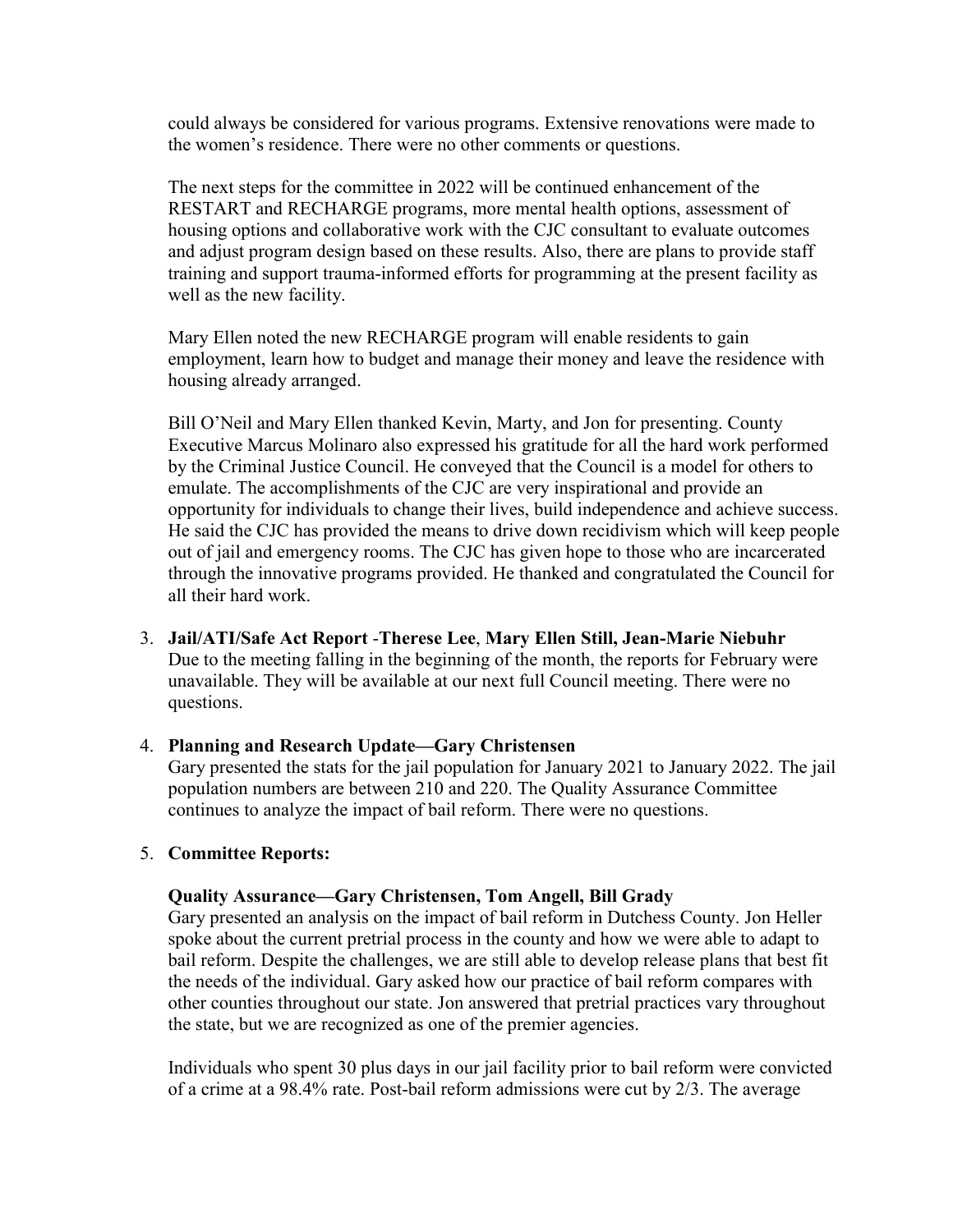misdemeanor admissions pre-bail reform was 1,233 a year and post-bail reform declined to 255 a year. The average admissions for non-violent felonies pre-bail reform were 705 a year and 279 post-bail reform. The average recidivism rate for misdemeanors was 47.6% and for non-violent felonies was 49.9%. Matt Weishaupt and Tom Angell discussed deferral cases. The average length of stay for pre-bail reform was 55.4% and increased to 84.7% post-bail reform.

The next step is to 1) establish a database to track arrest and re-arrest for non-qualifying offenses by communicating with OCIS and law enforcement agencies to access the data 2) evaluate case deferral by crime type/jurisdiction and rates of rearrest 3) develop methods to understand/evaluate rate of victimization 4) evaluate declining arrest rates by police agency. Pastor Perez asked if the analysis would include ethnicity and Gary answered that he can provide that data.

The committee also provided data to the City University of New York. To date, we have not received a response. There were no other questions or comments.

## **RTA Update—Hon. Joseph Egitto**

Judge Egitto reported that there were seven AO cases from January  $11<sup>th</sup>$  to date. Three of the seven cases were referred for probation adjustment. Most of the cases end up either adjusted or in Family Court. There is some progress on the ability to house AOs in secure detention. There has been discussion about building 60 to 80 beds at Woodfield. Judge Egitto announced that Judge Johnston in Beacon was certified as an accessible magistrate on February 24th. There were no questions or comments.

## **Centralized Arraignment—Hon. Susan Sullivan-Bisceglia**

Judge Sullivan-Bisceglia reported that the Duchess County Magistrates Association had their monthly meeting and Administrative Judge Minihan was present. They were able to discuss their goals for centralized arraignment with her. They are waiting to schedule a tour of the jail. The first step is to determine the location followed by putting an actual plan together. They are working on the plans with Arielle Bryant from the 9<sup>th</sup> Judicial District. There were no comments or questions.

### **Police Reform & Reinvention—Ken Roman**

Ken reported that the committee will meet on March 31<sup>st</sup>. Ken introduced John Gildard who presented the data for Dutchess County's 2021 Police Officer Exam. The police exam was given on September 18, 2021. The county received a total of 1,380 applications and 925 sat for the exam--67%. Out of the 925 who took the exam, 903 passed the written section--97.6%. The county requested race and gender data. Out of the 1,380 applicants only 1,011 applicants reported their gender, which is 73%. There were 218 female applicants, or 21.6% and 793 male applicants, or 78.4% that reported. 1,035 applicants reported their race and ethnicity, or 75% of the total.

The Duchess County Sheriff's Office and the City of Poughkeepsie Police Department offered tutorial classes to assist potential applicants in preparing for the exam. They had a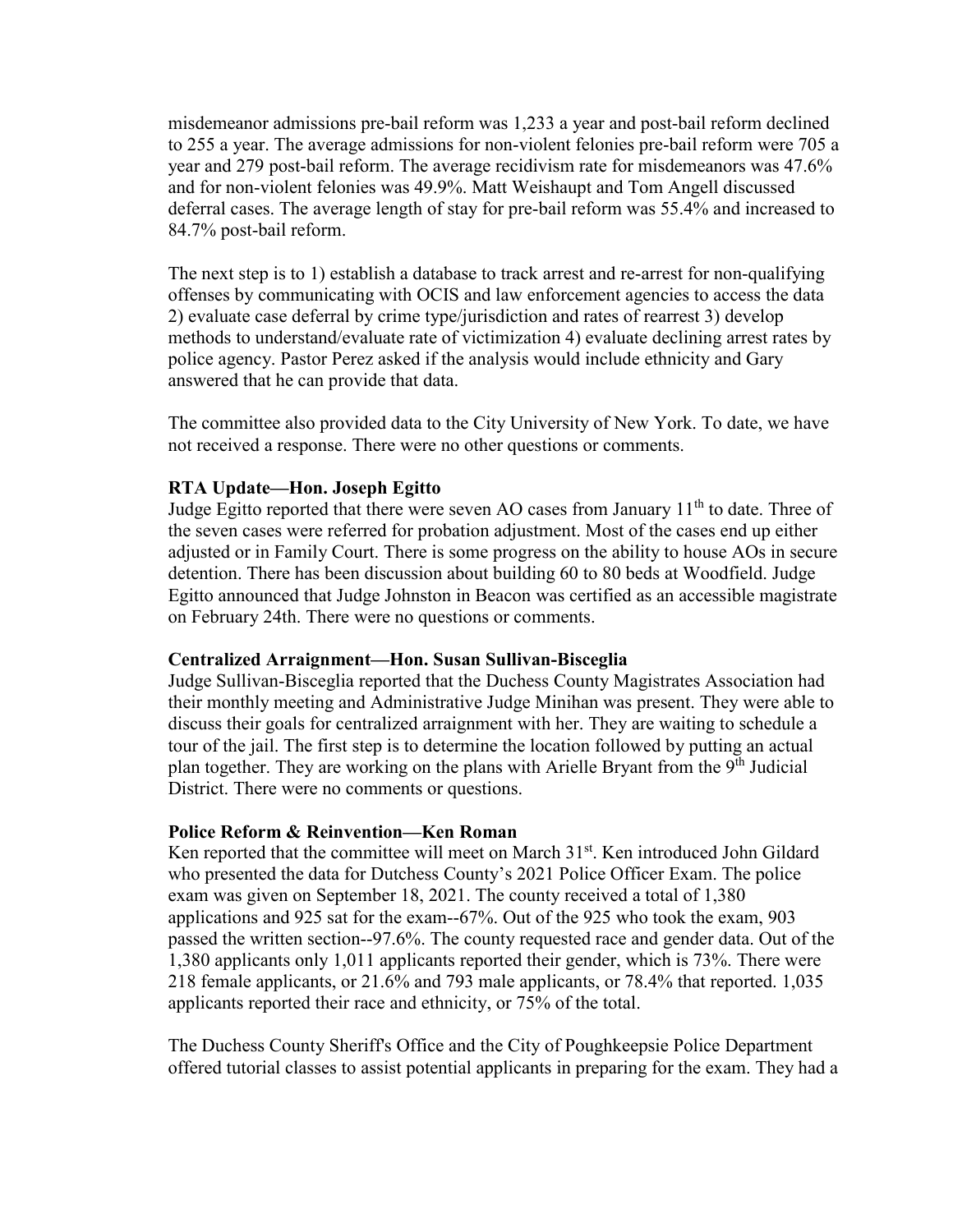total of 95 people attend. Beekman Fire Department and Beacon Fire Department also held prep courses. They had a total of 118 people attend.

The next step is the agility test. Tom asked if there is a preparation for the agility test. Ken answered they tell the applicants what is expected for the agility test but about a  $1/3$ fail. There were no comments or questions.

#### **CIC—Shirley Adams**

Shirley reported that the virtual public forum on February  $17<sup>th</sup>$  was successful. The Community Involvement Committee presented a virtual public forum to raise awareness about mental illness in our community. Special thanks to CJC members Mary Ellen, John Heller and Jean-Marie for helping with the project. Special thanks to Andrew O'Grady, who is the Executive Director of Mental Health America for Dutchess County. The collaboration between Mental Health America and the City of Poughkeepsie Police Department serves to address the needs of people who are affected by mental illness in our community. Chief Thomas Pape, joined by Lieutenant Broadhead and Linwood Burke, who is a behavioral specialist with Mental Health America, presented at the forum. John Timm, who is a consumer and advocate for people with mental illness, has his own nonprofit organization, "No Man Sits Alone." Also, a special thanks to Michele Romano for her help with outreach. There is a recording of the forum for anyone interested, contact Michele through email. There were no comments or questions.

#### **Diversion—Steve Miccio**

Steve was not present for the meeting.

#### **Juvenile Justice—Karen DeSimone**

Karen reported that the Juvenile Justice Committee met in January. Karmen Smallwood assisted with the Youth/Police Initiative presentation. She brought in leaders from other county YPI groups. At their last meeting, they formed a subcommittee to take a closer look at the population of youth who sexually offend. They will also look at treatment availability for those youth. The next meeting will be held on the 24th of March. Dr. Keith Cruise will attend this meeting to discuss the implementation of Probation's trauma screening initiative for all youth entering the system. Karen announced that this will be her last meeting as she is retiring on March  $30<sup>th</sup>$ . Everyone wished her good luck. Mary Ellen expressed her appreciation to Karen and wished her all the best. There were no comments or questions.

#### **Re-Entry—Tom Angell and Irma Machado**

Tom reported that the committee met on the  $17<sup>th</sup>$  of February and had a very good presentation by guest speakers Professor Vanessa Lyn of Marist College and retired Professor Molly Shanley who discussed women's initiatives and the writing group at the Dutchess County Jail. It was very encouraging to see how the higher educational institutions have taken the initiative to intersect with people in our correctional facility. It is particularly helpful for the women in the jail to have this opportunity and they are looking forward to future programing. Tom announced that Vassar College and Exodus Transitional Community courses will start again, there are six Exodus participants and